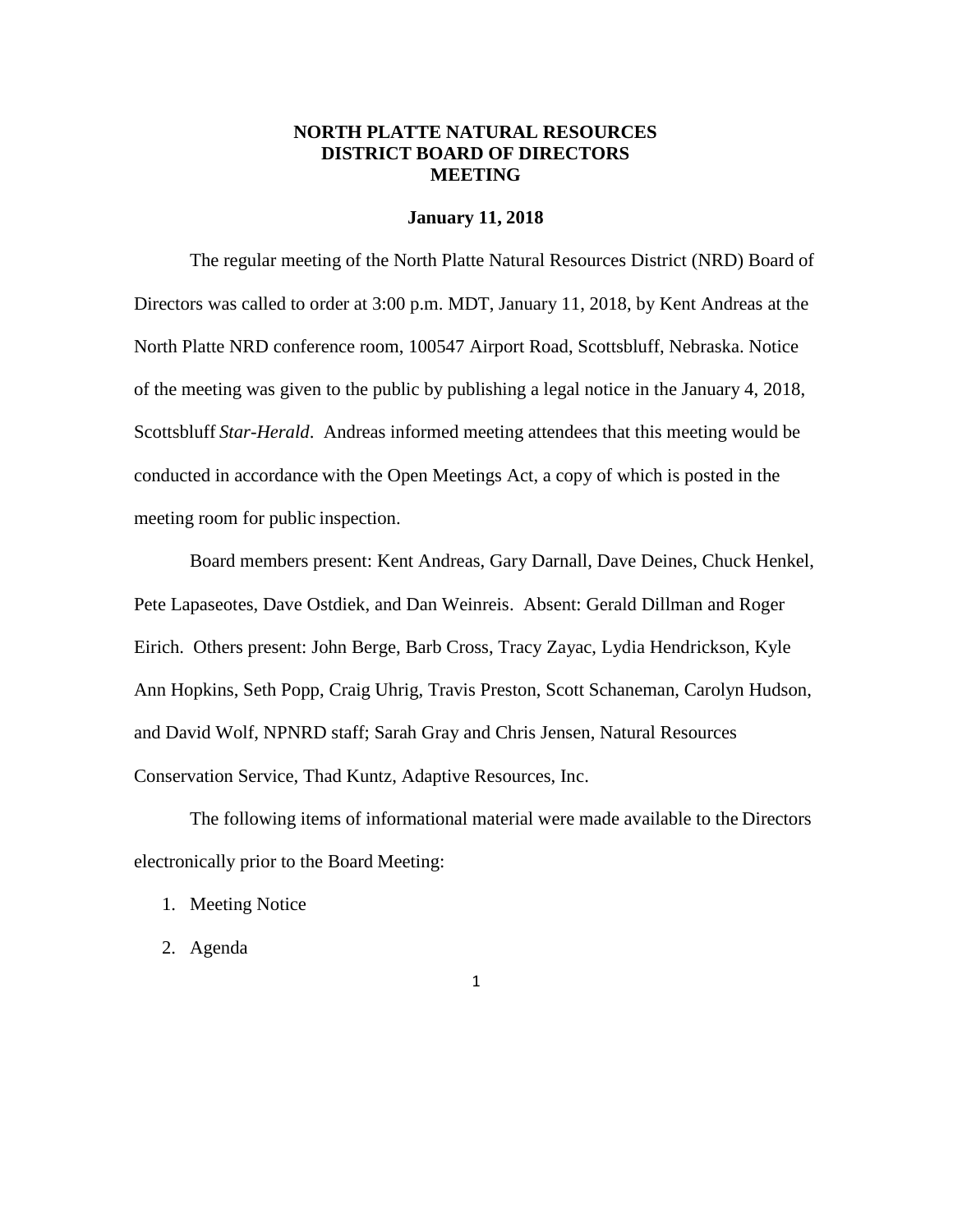- 3. Minutes, North Platte Natural Resources District, Board of Directors Meeting, December 14, 2017.
- 4. Treasurer's Report (Preliminary)

The following items were provided to the Directors at the Board Meeting:

- 1. Agenda
- 2. Minutes, North Platte Natural Resources District, Board of Directors Meeting, December 14, 2017.
- 3. Treasurer's Report
- 4. Manager's Report
- 5. Bytes Premium Managed Service Solution Proposal, dated December 18, 2017.
- 6. Memo from Platte Basin Administrators to North Platte NRD, dated January 8, 2018, regarding Water Resources Cash Fund for 2018 Update.
- 7. Summary of North Platte Natural Resources District, and Ducks Unlimited Surface Water Recharge Project.
- 8. Agenda for the NRDs 2018 Legislative Conference, January 22<sup>nd</sup>-24<sup>th</sup>.
- 9. Articles of Interest.
- 10. Article Links regarding the North Platte Natural Resources District Greenhouse Project, and Education Area.
- 11. Multiple Legislative Updates, regarding LB 98.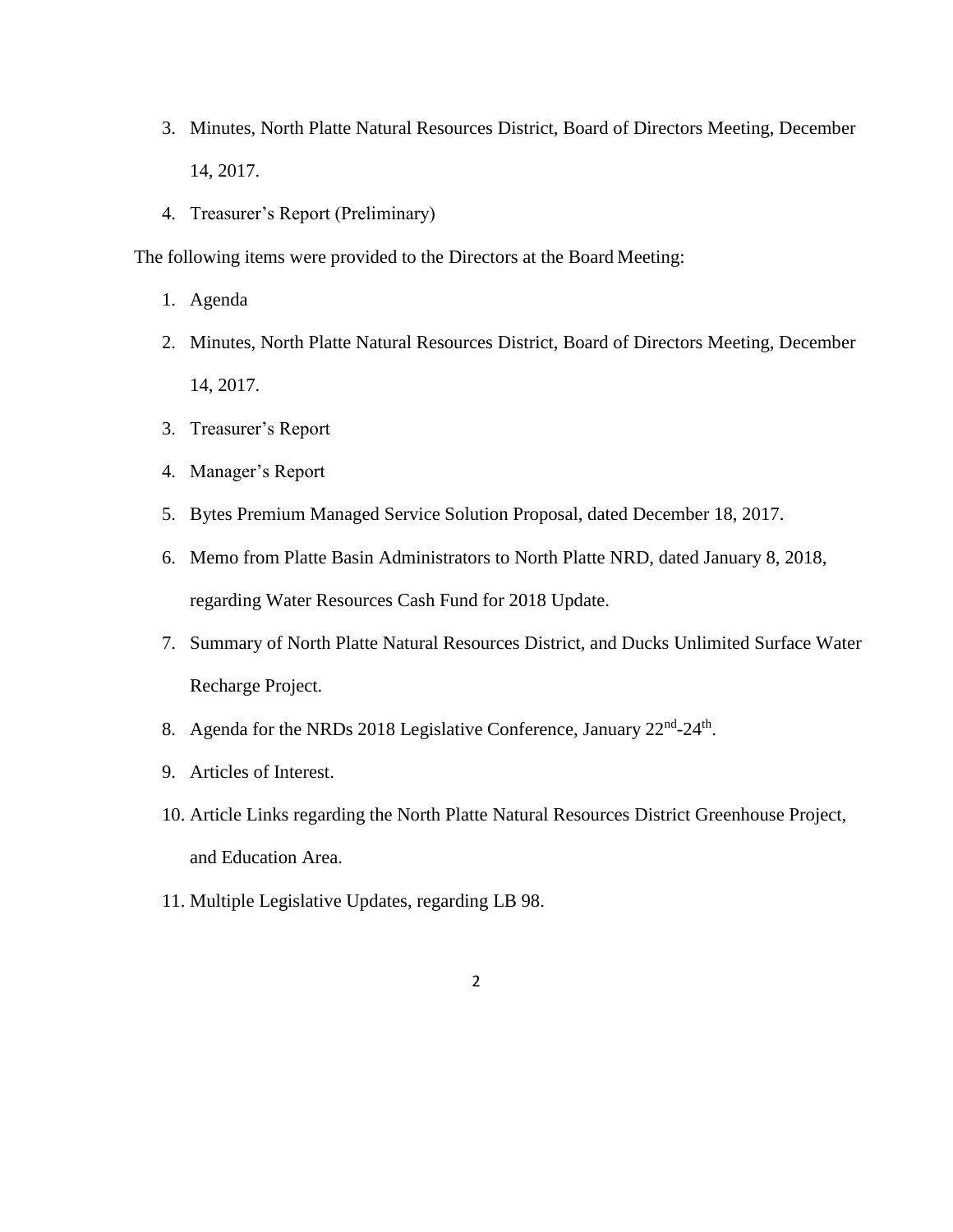- 12. DRAFT Agreement between the United States Department of Agriculture, Natural Resources Conservation Service, to provide assistance to the North Platte Natural Resources District, for the remedial repair construction of Gering Valley Watershed, Yensen Drain under Watershed Flood Prevention Operations.
- 13. Consideration of Integrated Management Planning Proposals, Logistics and Dates for Adopting Rules and IMP, dated September 8, 2014.
- 14. Consideration of Board Reorganization
- 15. Climate Updates.

### **3. Approval of Minutes of Previous Meeting**

The Board reviewed the minutes of the December 14, 2017, regular Board meeting.

Moved by Henkel, seconded by Ostdiek, to approve the minutes of the December 14, 2017,

#### regular Board meeting. Motion passed.

Ayes: Andreas, Darnall, Deines, Henkel, Lapaseotes, Ostdiek, Weinreis

Nay: None

Abstain: None

Absent: Dillman, Eirich

## **4. Treasurer's Report and Accounts Payable**

Dave Ostdiek reviewed the Treasurer's report with the Board. Moved by Lapaseotes,

seconded by Darnall, to accept the Treasurer's report and pay the bills as listed. Motion

passed.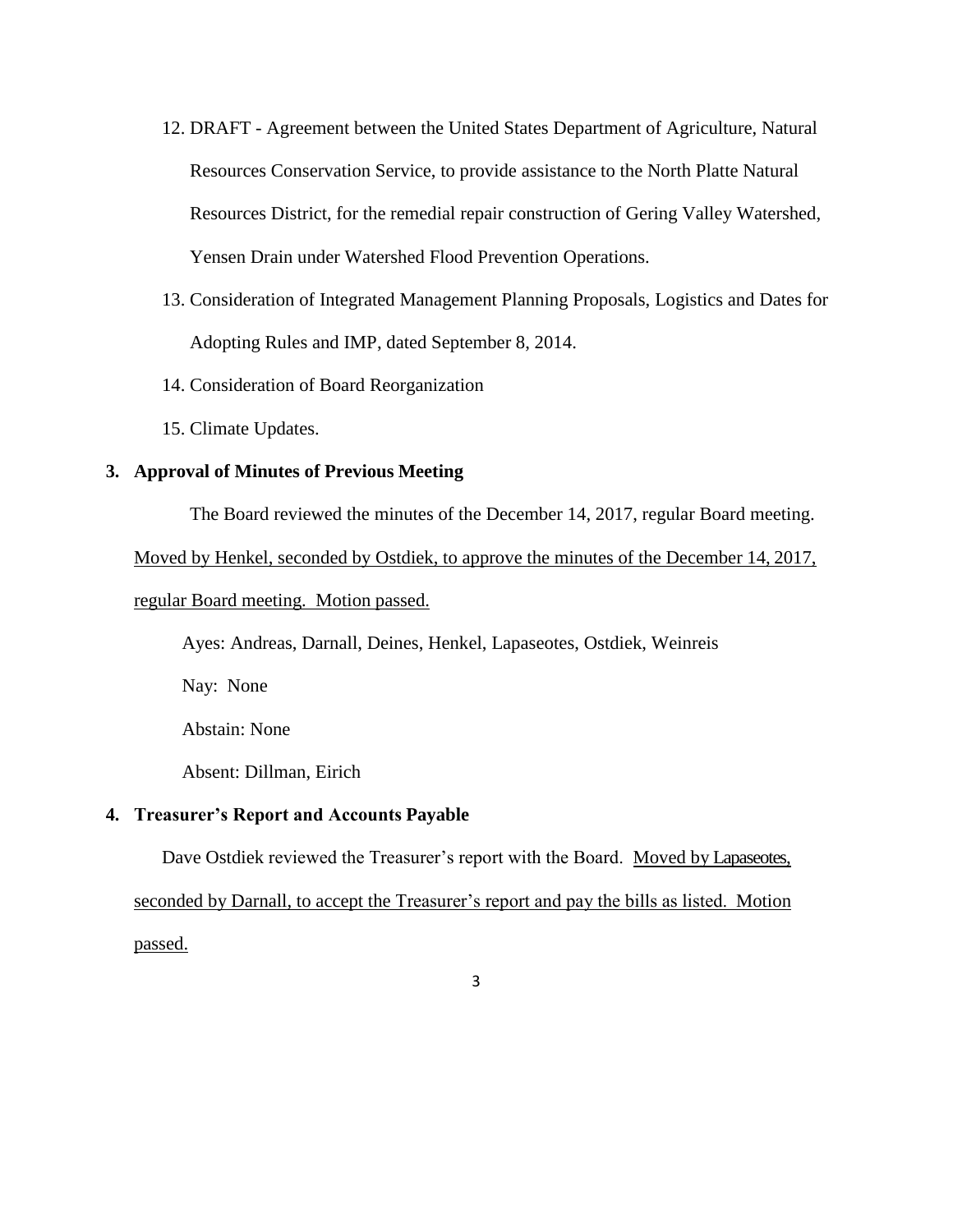Ayes: Andreas, Darnall, Deines, Henkel, Lapaseotes, Ostdiek, Weinreis Nay: None Abstain: None

Absent: Dillman, Eirich

#### **5. Comments from the Public**

There were no comments from the public.

#### **6. Manager's Report**

Berge reported the annual Staff Appreciation Dinner will be held on January  $19<sup>th</sup>$  at 6 p.m. at the Gering Civic Center. The event will begin with a cash bar reception, followed by dinner. The District will forgo collecting rent from Keep Scottsbluff/Gering Beautiful (KSGB) as one of their expected funding sources for this fiscal year is unavailable. Berge also information KSGB staff to contact me early in the year to discuss fiscal needs from the NPNRD for our joint projects and ensure that the NRD is providing enough resources. The District has recently purchased a used Ford F-150 to be used by season tree planting staff and our intern programs in the field.

As Berge mentioned in the December Board Meeting, the District has been approached by another firm to do IT work and received a bid from them. In turn, the NRD also received an updated proposal from Bytes to continue their services. The District will continue to work the Bytes and will continue to review this important

<sup>4</sup>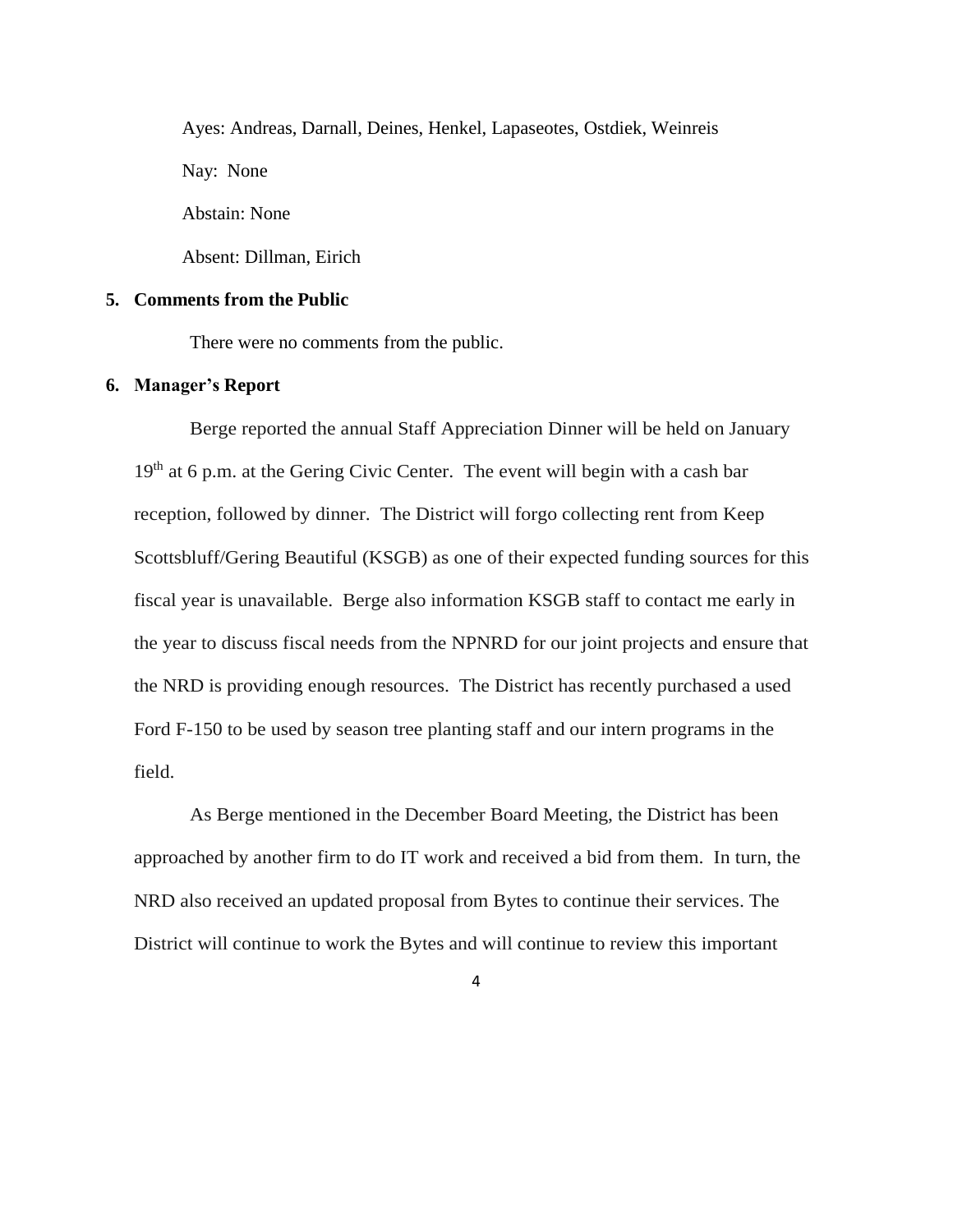work on an annual basis. The cost will come down substantially each month as the NRD entered into this agreement to ensure that routine equipment purchases/upgrades are paid for over time rather than one-time large fees. Staff has been working on a manual for new and existing board members that will be used for orientation and desk reference. Berge will share a draft of that document with Kent Andreas and the executive committee for comment next month and will hopefully have it completed shortly after.

Berge informed the board that applications for cost-share will end February  $16<sup>th</sup>$ and will be scored on the  $20<sup>th</sup>$ . Announcements to landowners will be made on February 22<sup>nd</sup>. Installation of the next phase of telemetry will be starting in March of 2018 and will involve much of the field staff. After this phase, the NRD will have 831 unites in the field. Todd Filipi, Brian Caudill, and Berge recently met with the NGP Fisheries Manager on the Wildhorse Dam Project that the NPNRD previously owned. Berge was interested in getting a briefing from him on what went wrong, and why the NRD ultimately sold the property, rather than continueing to develop it for a recreation project.

Dave Ostdiek, Tracy Zayac, and Berge started discussions on reworking the Drought plan for future consideration by the Board. The NRD will be hosting a meeting with interested parties on January  $30<sup>th</sup>$  at the NRD to discuss a more permanent plan for maintenance for Brown's Canyon. The meeting will likely include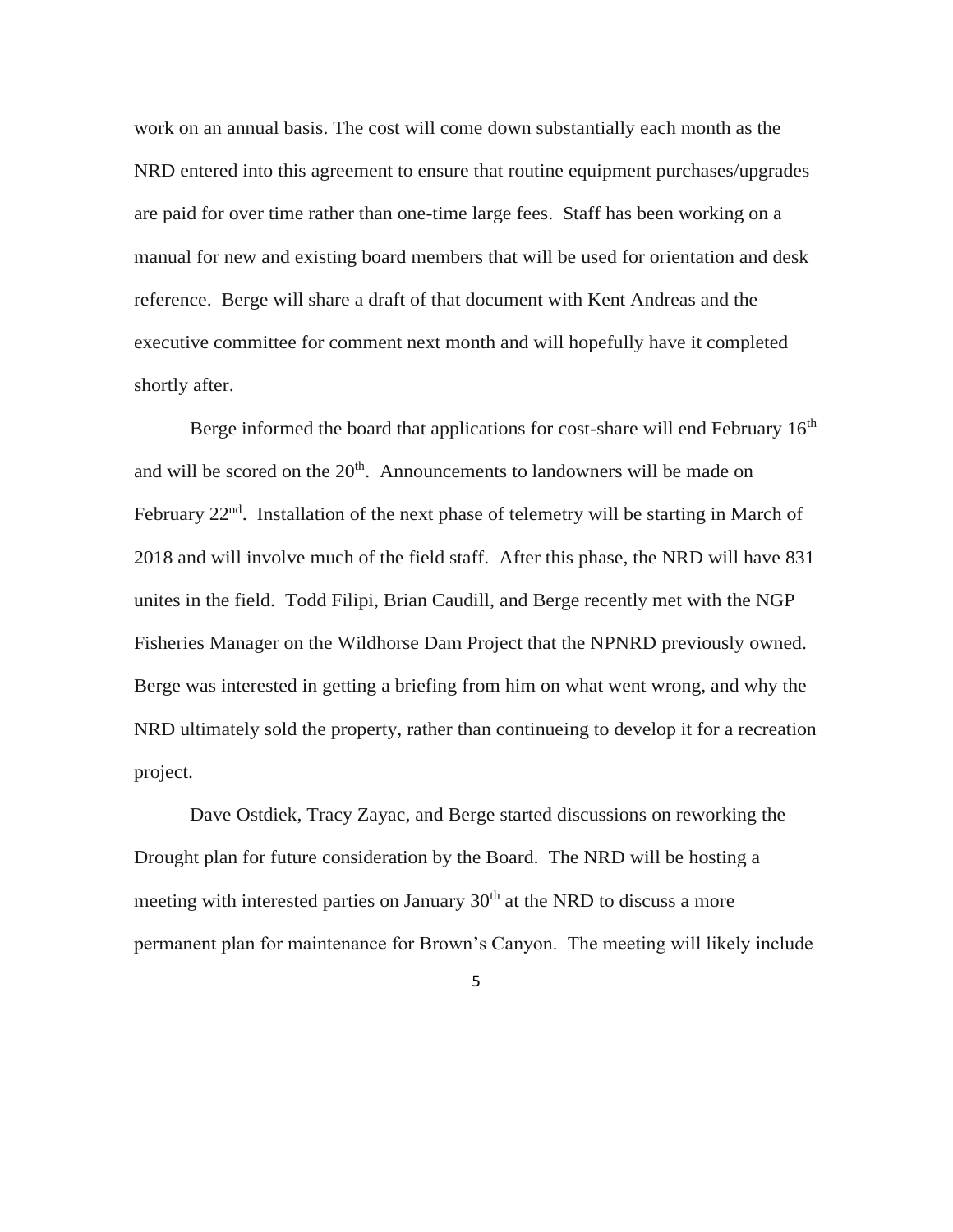Gering Fort Laramie, Scotts Bluff County, and State Roads Department. Berge has submitted a request for the PBC administrators to consider a February  $7<sup>th</sup>$  meeting to expand our EPIC allocation buy down program. The request was for \$120,000 of WRCF dollars and would be matched by \$80,000.

#### **7. Legislative Update**

Berge reported Senator Stinner has been working with other senators trying to increase the support for LB 98. Staff will also be meeting with various senators during the NARD Legislative Conference, trying to increase support for the bill. Another bill Berge wants the board to know about is LB997, which caps the pay of administrative staff at five percent of the budget. The bill was introduced by Senator Murante. He will keep the board updated when new information becomes available.

#### **8. Presentation from Travis Preston on Velosys Project – Telemetry Dashboard**

Preston updated the board on the Velosys project. The project will provide the secure dashboard the NRD has promised landowners for our telemetry program. Preston also demonstrated how the dashboard will work.

#### **9. Discussion of Agreement with USDA-NRCS Regarding Drain Repair Work**

Berge reported the repairs to Yensen Drain were temporary, and they need to be permanent. The Board budgeted \$200,000 to \$250,000 to complete the repairs. Chris Jensen, with NRCS, reviewed the repairs that are needed, and he informed us the NRCS has secured a federal grant that will pay 100 percent of the costs, up to \$425,000. The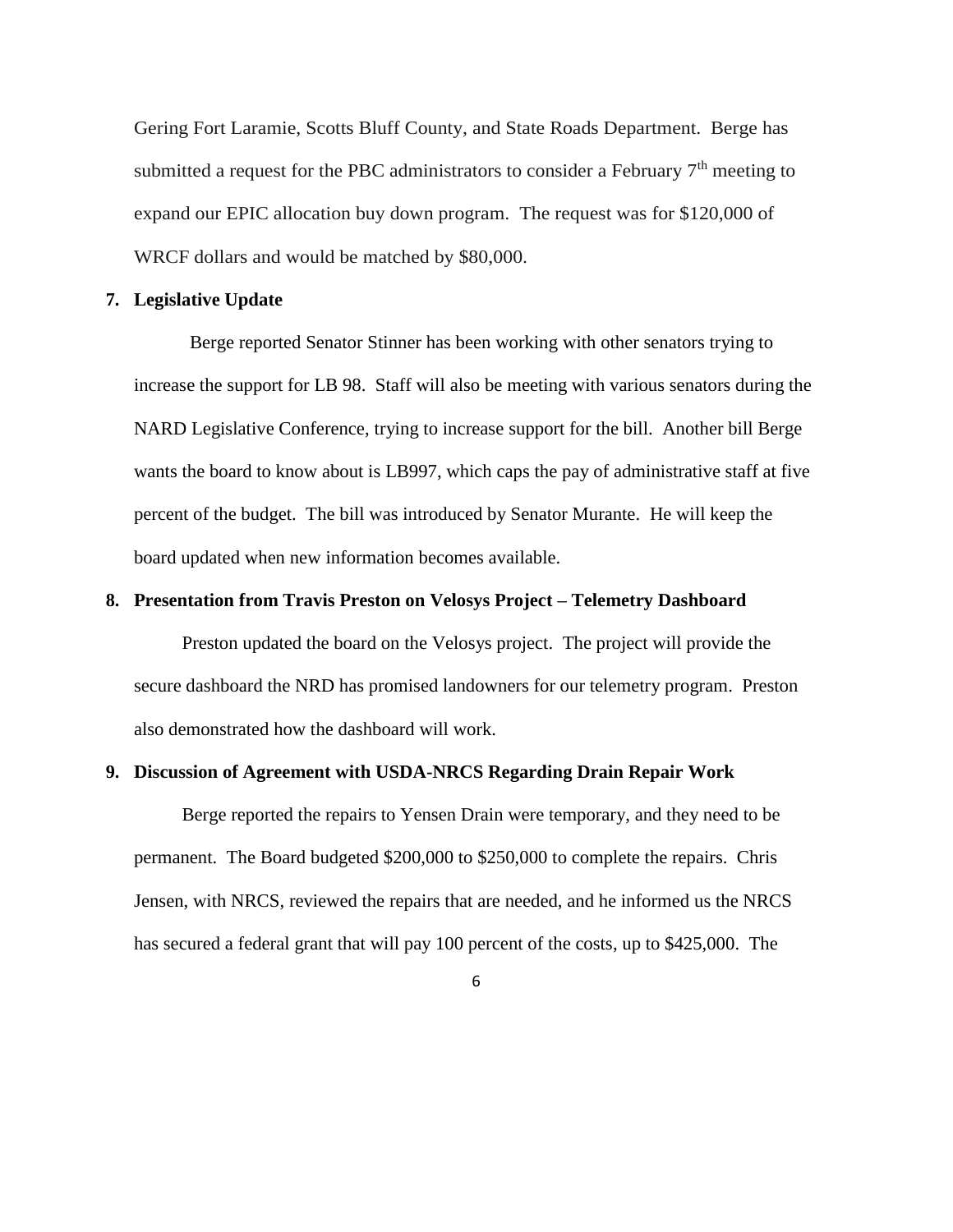money that was budgeted for the repairs will be utilized in other water management projects.

Steve Smith has reviewed the agreement for the repairs and will have to go through the bid process due to the use of federal funds. All the repairs can be completed in 2018.

#### **10. Discussion of Basin Wide Planning Efforts**

At the last basin-wide meeting, the NRDs were asked to provide cost information for existing and past projects. The intent was to show stakeholders in what the NRDs are investing money in and the results of those investments. The good news for the NPNRD is that it has a great story to tell, because they have invested the District's money in projects and programs that have produced great results. The District has surpassed their goal for the first increment by almost 300 percent.

# **11. Consideration of Requesting Proposals from Qualified Candidates to Facilitate the Integrated Management Planning Process Beginning in 2018**

Berge reported last time the NRD went through the process of developing the Integrated Management Plan, Tina Kurtz was available to facilitate that process. Due to the fact that very few people are still on staff that went through the process, Berge recommends hiring an outside facilitator. Moved by Lapaseotes, seconded by Deines, to approved staff for sending out requests for facilitators to help in the Integrated Management Process. Motion passed.

Ayes: Andreas, Darnall, Deines, Henkel, Lapaseotes, Ostdiek, Weinreis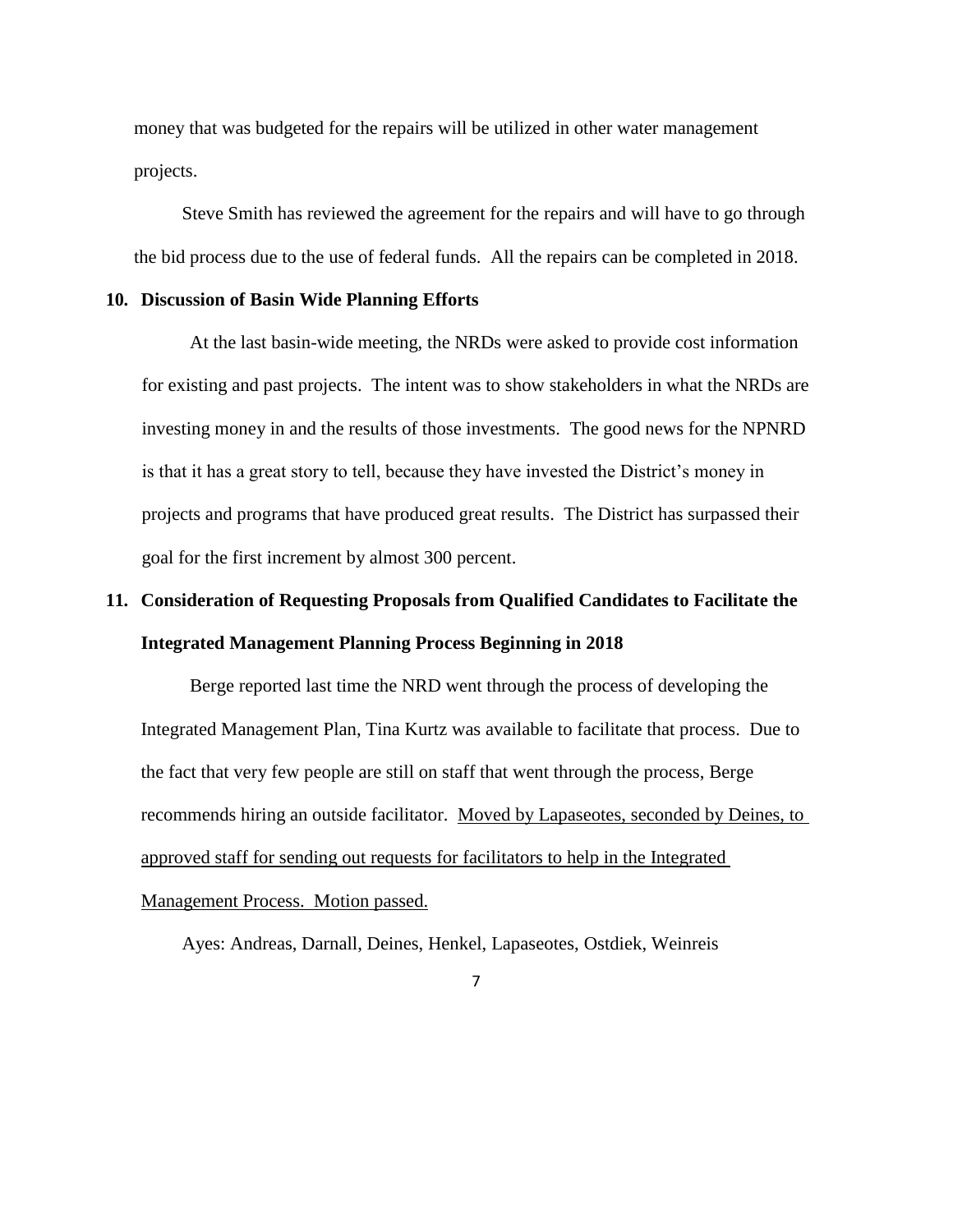Nay: None

Abstain: None

Absent: Dillman, Eirich

## **12. Consideration of Board Reorganization**

Last month, the board was asked to consider any changes they might want to make regarding board organization. After some discussion and consideration, the board decided to keep the officers the same. Berge also reminded directors that are up for reelection that they need to file by February  $15<sup>th</sup>$ , if they intend to run for reelection.

Moved by Darnall, seconded by Henkel, to keep the officers the same as they were in 2017. Motion passed.

Ayes: Andreas, Darnall, Deines, Henkel, Lapaseotes, Ostdiek, Weinreis

Nay: None

Abstain: None

Absent: Dillman, Eirich

## **13. Adjourn**

Moved by Henkel, seconded by Ostdiek, to adjourn at 3:52 p.m., MDT. Motion passed.

Ayes: Andreas, Darnall, Deines, Dillman, Lapaseotes, Ostdiek, Weinreis

Nay: None

Abstain: None